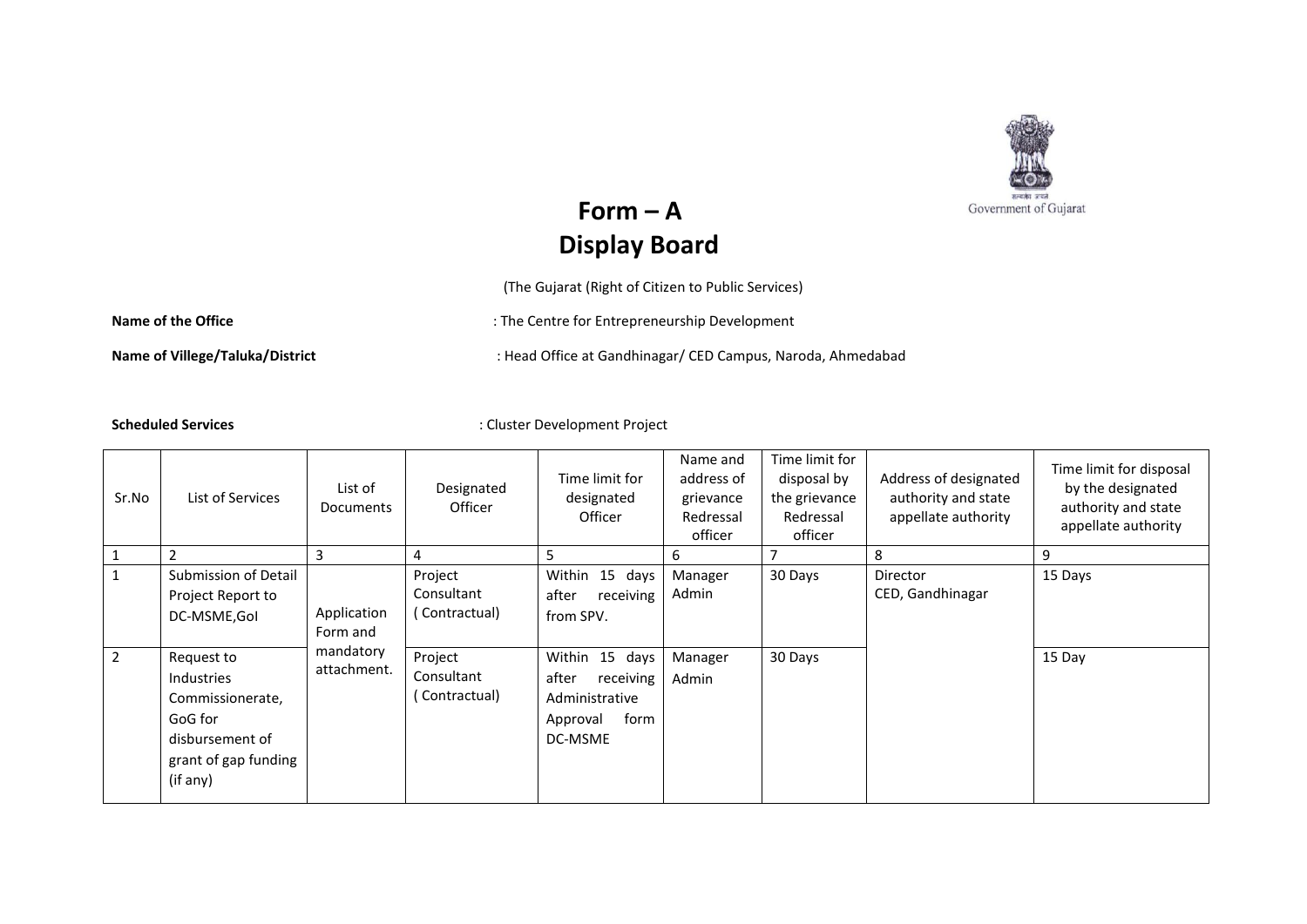| $\overline{3}$ | Release of grand to<br>SPV for actual<br>expenditure<br>incurred for<br>building/physical<br>construction. | Project<br>Consultant<br>(Contractual) | After 15<br>days<br>the<br>from<br>of<br>recipient<br>periodic<br>progress report<br>of<br>physical/constru                                                                                                     | Manager<br>Admin | 30 Days | Director<br>CED, Gandhinagar | 15 Days |
|----------------|------------------------------------------------------------------------------------------------------------|----------------------------------------|-----------------------------------------------------------------------------------------------------------------------------------------------------------------------------------------------------------------|------------------|---------|------------------------------|---------|
|                |                                                                                                            |                                        | ction work at<br>Common Facility<br>Centre (CFC) site<br>from SPV, and<br>also visit report<br>of the CFC site<br>with all stake<br>holders<br>to<br>review progress<br>of work.                                |                  |         |                              |         |
| $\overline{4}$ | of<br>Procurement<br>approved<br>machinery<br>and<br>equipment.                                            | Project<br>Consultant<br>(Contractual) | After 15 days<br>from completion<br>of<br>report<br>physical/constru<br>ction work at<br>CFC site from<br>SPV along with<br>fulfilling<br>other<br>condition<br>mention by Gol<br>in Administrative<br>Approval | Manager<br>Admin | 30 Days | Director<br>CED, Gandhinagar | 15 Days |